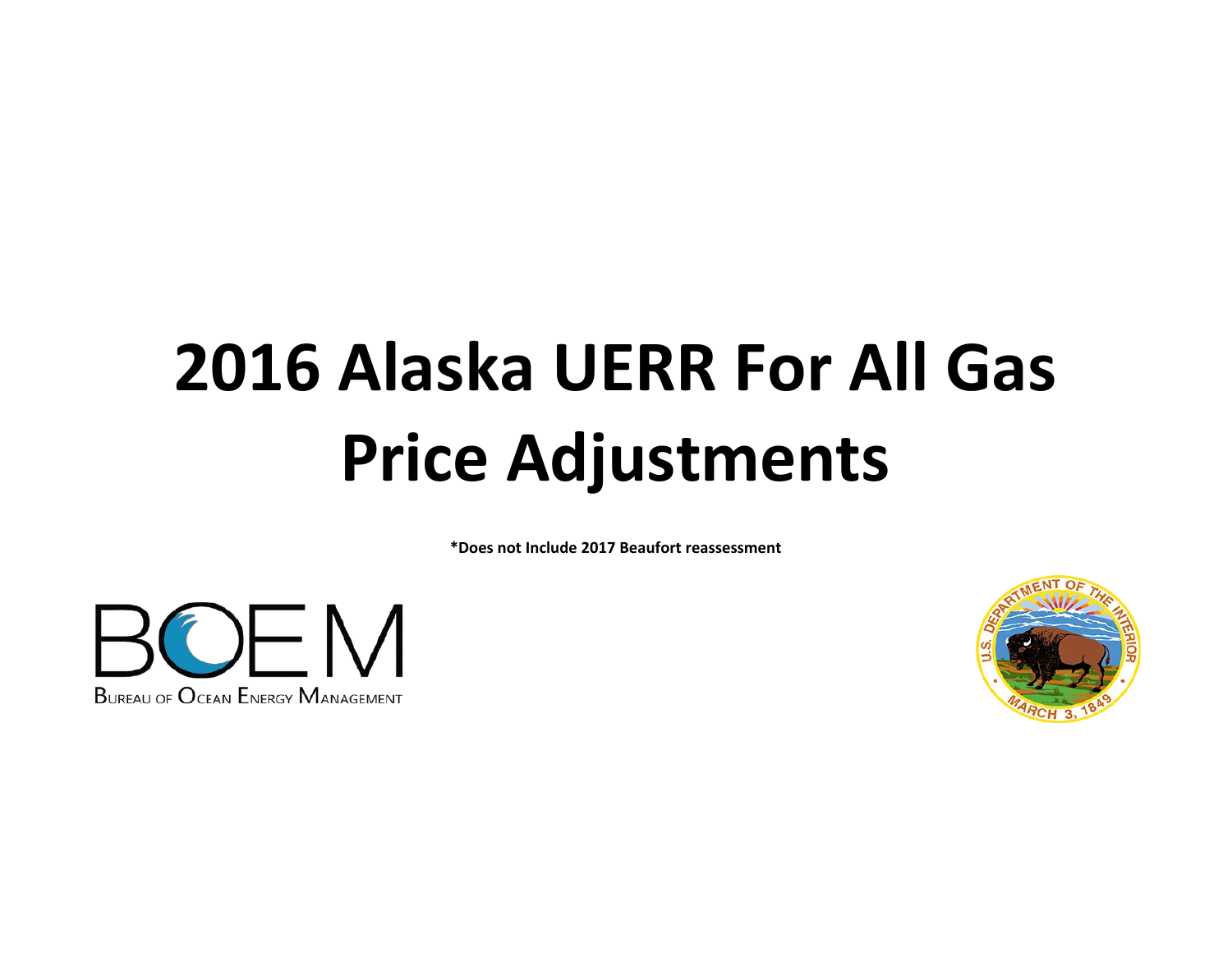|                                                                                                                                                                                            |                                                                                                    |                          |            |           | 0.5 Gas The Auputinent |           |            |           |            |           |            |           |
|--------------------------------------------------------------------------------------------------------------------------------------------------------------------------------------------|----------------------------------------------------------------------------------------------------|--------------------------|------------|-----------|------------------------|-----------|------------|-----------|------------|-----------|------------|-----------|
| Region                                                                                                                                                                                     | 2016 Undiscovered Economically Recoverable Oil and Gas Resources (UERR) (0.3 Gas Price Adjustment) |                          |            |           |                        |           |            |           |            |           |            |           |
|                                                                                                                                                                                            |                                                                                                    | \$30/bbl                 |            | \$40/bbl  |                        | \$60/bbl  | \$100/bbl  |           | \$110/bbl  |           |            | \$160/bbl |
|                                                                                                                                                                                            |                                                                                                    | \$1.60/Mcf<br>\$2.14/Mcf |            |           | \$3.20/Mcf             |           | \$5.34/Mcf |           | \$5.87/Mcf |           | \$8.54/Mcf |           |
| <b>Planning Area</b>                                                                                                                                                                       | Oil (Bbbl)                                                                                         | Gas (Tcf)                | Oil (Bbbl) | Gas (Tcf) | Oil (Bbbl)             | Gas (Tcf) | Oil (Bbbl) | Gas (Tcf) | Oil (Bbbl) | Gas (Tcf) | Oil (Bbbl) | Gas (Tcf) |
| Alaska OCS*                                                                                                                                                                                | 0.68                                                                                               | 0.26                     | 2.12       | 1.16      | 8.38                   | 9.36      | 17.29      | 33.59     | 18.57      | 38.59     | 22.00      | 60.43     |
| Chukchi Sea                                                                                                                                                                                | 0.00                                                                                               | 0.00                     | 0.07       | 0.06      | 2.87                   | 4.25      | 9.25       | 22.58     | 10.20      | 26.36     | 12.61      | 40.63     |
| <b>Beaufort Sea</b>                                                                                                                                                                        | 0.07                                                                                               | 0.03                     | 1.02       | 0.66      | 4.01                   | 4.15      | 6.08       | 8.09      | 6.33       | 8.80      | 7.09       | 12.64     |
| Hope Basin                                                                                                                                                                                 | 0.00                                                                                               | 0.00                     | 0.01       | 0.02      | 0.04                   | 0.08      | 0.06       | 0.17      | 0.06       | 0.20      | 0.08       | 0.90      |
| Navarin Basin                                                                                                                                                                              | 0.00                                                                                               | 0.00                     | 0.00       | 0.00      | 0.02                   | 0.03      | 0.05       | 0.12      | 0.05       | 0.16      | 0.07       | 0.30      |
| North Aleutian Basin                                                                                                                                                                       | 0.14                                                                                               | 0.05                     | 0.33       | 0.13      | 0.46                   | 0.22      | 0.51       | 0.34      | 0.52       | 0.38      | 0.55       | 0.86      |
| St. George Basin                                                                                                                                                                           | 0.00                                                                                               | 0.00                     | 0.02       | 0.02      | 0.07                   | 0.07      | 0.10       | 0.15      | 0.11       | 0.17      | 0.13       | 0.66      |
| Norton Basin                                                                                                                                                                               | 0.00                                                                                               | 0.00                     | 0.00       | 0.00      | 0.00                   | 0.00      | 0.00       | 0.00      | 0.00       | 0.00      | 0.01       | 0.42      |
| Cook Inlet                                                                                                                                                                                 | 0.62                                                                                               | 0.25                     | 0.81       | 0.33      | 0.94                   | 0.40      | 0.98       | 0.77      | 0.99       | 0.84      | 1.00       | 1.03      |
| Gulf of Alaska                                                                                                                                                                             | 0.00                                                                                               | 0.00                     | 0.00       | 0.01      | 0.07                   | 0.20      | 0.31       | 1.62      | 0.36       | 1.93      | 0.47       | 2.73      |
| Shumagin                                                                                                                                                                                   | 0.00                                                                                               | 0.00                     | 0.00       | 0.00      | 0.00                   | 0.00      | 0.00       | 0.00      | 0.00       | 0.00      | 0.00       | 0.02      |
| Kodiak                                                                                                                                                                                     | 0.00                                                                                               | 0.00                     | 0.00       | 0.00      | 0.00                   | 0.00      | 0.00       | 0.02      | 0.00       | 0.05      | 0.02       | 0.54      |
| *The Aleutian Arc, Aleutian Basin, Bowers Basin, and St. Matthew-Hall Planning Areas in the Alaska OCS Region were not evaluated in this study as their petroleum potential is negligible. |                                                                                                    |                          |            |           |                        |           |            |           |            |           |            |           |

### **0.3 Gas Price Adjsutment**

# **0.4 Gas Price Adjustment**

| <b>Region</b>                                                                                                                                                                              | 2016 Undiscovered Economically Recoverable Oil and Gas Resources (UERR) (0.4 Gas Price Adjustment) |           |            |           |            |           |            |           |            |           |             |           |  |
|--------------------------------------------------------------------------------------------------------------------------------------------------------------------------------------------|----------------------------------------------------------------------------------------------------|-----------|------------|-----------|------------|-----------|------------|-----------|------------|-----------|-------------|-----------|--|
|                                                                                                                                                                                            | \$30/bbl                                                                                           |           | \$40/bbl   |           | \$60/bbl   |           | \$100/bbl  |           | \$110/bbl  |           | \$160/bbl   |           |  |
|                                                                                                                                                                                            | \$2.14/Mcf                                                                                         |           | \$2.85/Mcf |           | \$4.27/Mcf |           | \$7.12/Mcf |           | \$7.83/Mcf |           | \$11.39/Mcf |           |  |
| <b>Planning Areal</b>                                                                                                                                                                      | Oil (Bbbl)                                                                                         | Gas (Tcf) | Oil (Bbbl) | Gas (Tcf) | Oil (Bbbl) | Gas (Tcf) | Oil (Bbbl) | Gas (Tcf) | Oil (Bbbl) | Gas (Tcf) | Oil (Bbbl)  | Gas (Tcf) |  |
| Alaska OCS*                                                                                                                                                                                | 0.70                                                                                               | 0.27      | 2.26       | 1.33      | 9.16       | 11.55     | 18.40      | 40.64     | 19.62      | 47.33     | 23.04       | 79.72     |  |
| Chukchi Sea                                                                                                                                                                                | 0.00                                                                                               | 0.00      | 0.10       | 0.08      | 3.42       | 5.67      | 10.11      | 27.17     | 10.99      | 31.61     | 13.27       | 49.89     |  |
| <b>Beaufort Sea</b>                                                                                                                                                                        | 0.08                                                                                               | 0.04      | 1.11       | 0.78      | 4.21       | 4.68      | 6.24       | 9.23      | 6.50       | 10.36     | 7.29        | 16.47     |  |
| Hope Basin                                                                                                                                                                                 | 0.00                                                                                               | 0.00      | 0.01       | 0.02      | 0.04       | 0.10      | 0.06       | 0.33      | 0.07       | 0.54      | 0.11        | 2.23      |  |
| Navarin Basin                                                                                                                                                                              | 0.00                                                                                               | 0.00      | 0.00       | 0.00      | 0.02       | 0.03      | 0.05       | 0.17      | 0.06       | 0.21      | 0.08        | 0.40      |  |
| North Aleutian Basin                                                                                                                                                                       | 0.14                                                                                               | 0.05      | 0.33       | 0.14      | 0.47       | 0.23      | 0.52       | 0.42      | 0.53       | 0.52      | 0.60        | 2.51      |  |
| St. George Basin                                                                                                                                                                           | 0.00                                                                                               | 0.00      | 0.03       | 0.02      | 0.07       | 0.08      | 0.11       | 0.26      | 0.12       | 0.41      | 0.16        | 1.41      |  |
| Norton Basin                                                                                                                                                                               | 0.00                                                                                               | 0.00      | 0.00       | 0.00      | 0.00       | 0.00      | 0.00       | 0.08      | 0.00       | 0.22      | 0.03        | 1.59      |  |
| Cook Inlet                                                                                                                                                                                 | 0.63                                                                                               | 0.25      | 0.81       | 0.34      | 0.94       | 0.67      | 0.99       | 1.05      | 0.99       | 1.08      | 1.00        | 1.15      |  |
| Gulf of Alaska                                                                                                                                                                             | 0.00                                                                                               | 0.00      | 0.01       | 0.01      | 0.09       | 0.33      | 0.36       | 2.01      | 0.40       | 2.27      | 0.50        | 2.92      |  |
| Shumagin                                                                                                                                                                                   | 0.00                                                                                               | 0.00      | 0.00       | 0.00      | 0.00       | 0.00      | 0.00       | 0.00      | 0.00       | 0.01      | 0.00        | 0.06      |  |
| Kodiak                                                                                                                                                                                     | 0.00                                                                                               | 0.00      | 0.00       | 0.00      | 0.00       | 0.00      | 0.01       | 0.16      | 0.01       | 0.32      | 0.04        | 1.25      |  |
| *The Aleutian Arc, Aleutian Basin, Bowers Basin, and St. Matthew-Hall Planning Areas in the Alaska OCS Region were not evaluated in this study as their petroleum potential is negligible. |                                                                                                    |           |            |           |            |           |            |           |            |           |             |           |  |